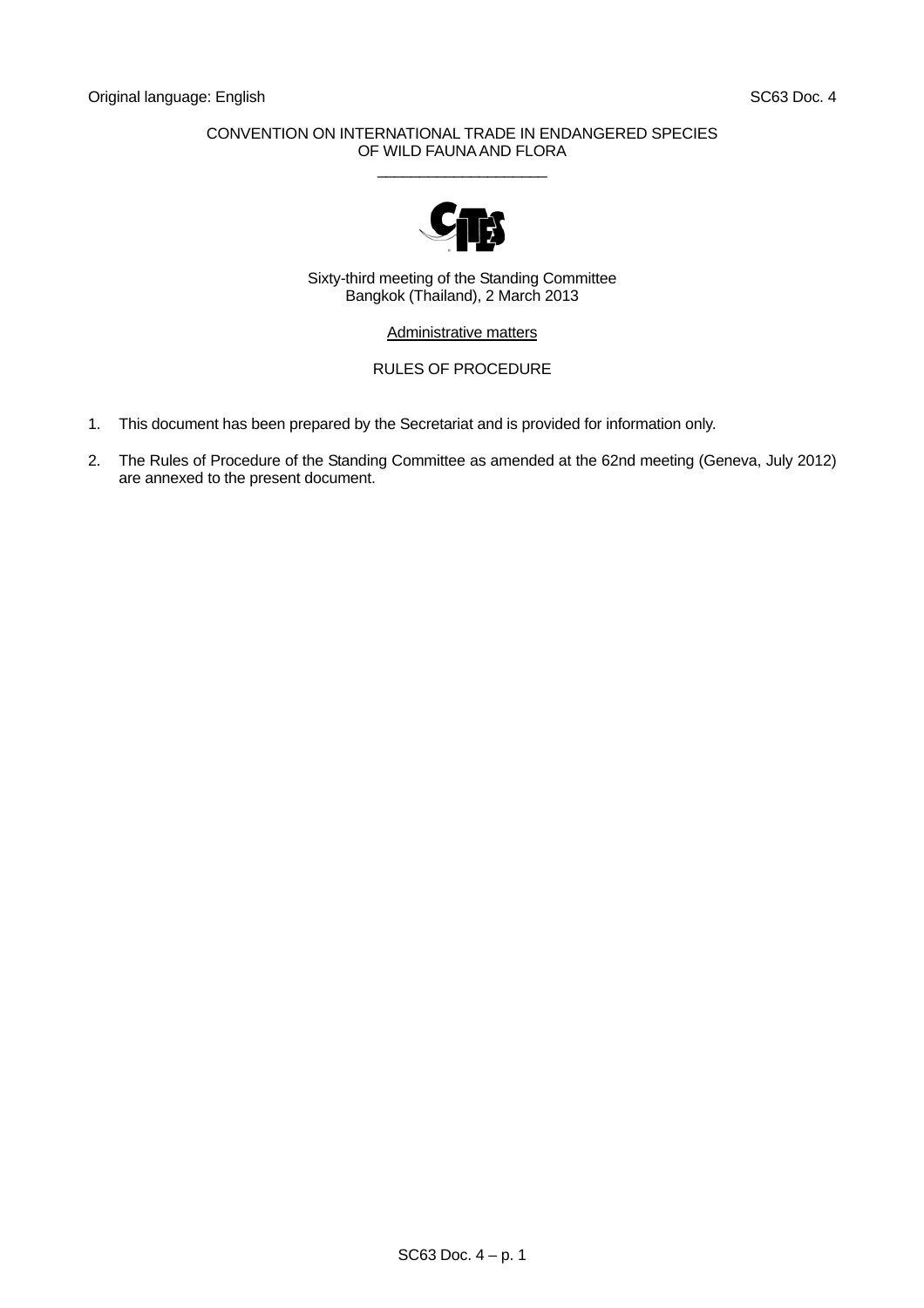# **Rules of Procedure of the Standing Committee**

(as amended at the 62nd meeting, Geneva, July 2012)

## **Representation and attendance**

## Rule 1

Each member of the Committee shall be entitled to be represented at meetings of the Committee by a Representative and an Alternate Representative. Each member shall also designate a person with whom communications regarding the work of the Committee should be conducted between meetings of the Committee and an alternate.

## Rule 2

If a regional member is not represented at a meeting, its alternate member shall be entitled to represent the region.

## Rule 3

The Representative shall exercise the voting right of a member or alternate member. In his/her absence, the Alternate Representative shall act in his/her place. Only members or alternate members representing the six regions shall have the right to vote, except in the case of a tie vote when the Depositary Government shall have the right to vote to break the tie.

#### Rule 4

Parties not members of the Committee shall be entitled to be represented at meetings of the Committee by observers who shall have the right to participate but not to vote.

#### Rule 5

The United Nations, its Specialized Agencies, the International Atomic Energy Agency, as well as any State not a Party to the Convention may be represented at meetings by observers who shall have the right to participate in meetings of the Committee but not to vote.

#### Rule 6

- 1. The Chair may invite any person to attend a meeting of the Committee as an observer and may invite any body or agency to be represented at a meeting of the Committee by observers provided that any such person, body or agency is technically qualified in protection, conservation or management of wild fauna and flora. Such observers shall have the right to participate only during the discussion of specific agenda items determined by the Committee, but not to vote. However, the right of any such observer to participate shall be withdrawn if so agreed by the Committee.
- 2. a) Any body or agency wishing to participate in a meeting of the Committee in accordance with paragraph 1 shall submit a request to the Secretariat at least 30 days before the meeting, or in the case of an emergency meeting at least seven days prior to that meeting.
	- b) Any such request from a body or agency shall be accompanied by:
		- i) relevant information with regard to its technical qualifications:
		- ii) the name/s of the observer/s who have been authorized to represent it at the meeting; and
		- iii) proof of the approval of the State in which the national non-governmental body or agency is located or, in which the international non-governmental body or agency is headquartered.]
	- c) The Secretariat shall forward each request received and relevant information to the Chair and the members of the Committee for approval.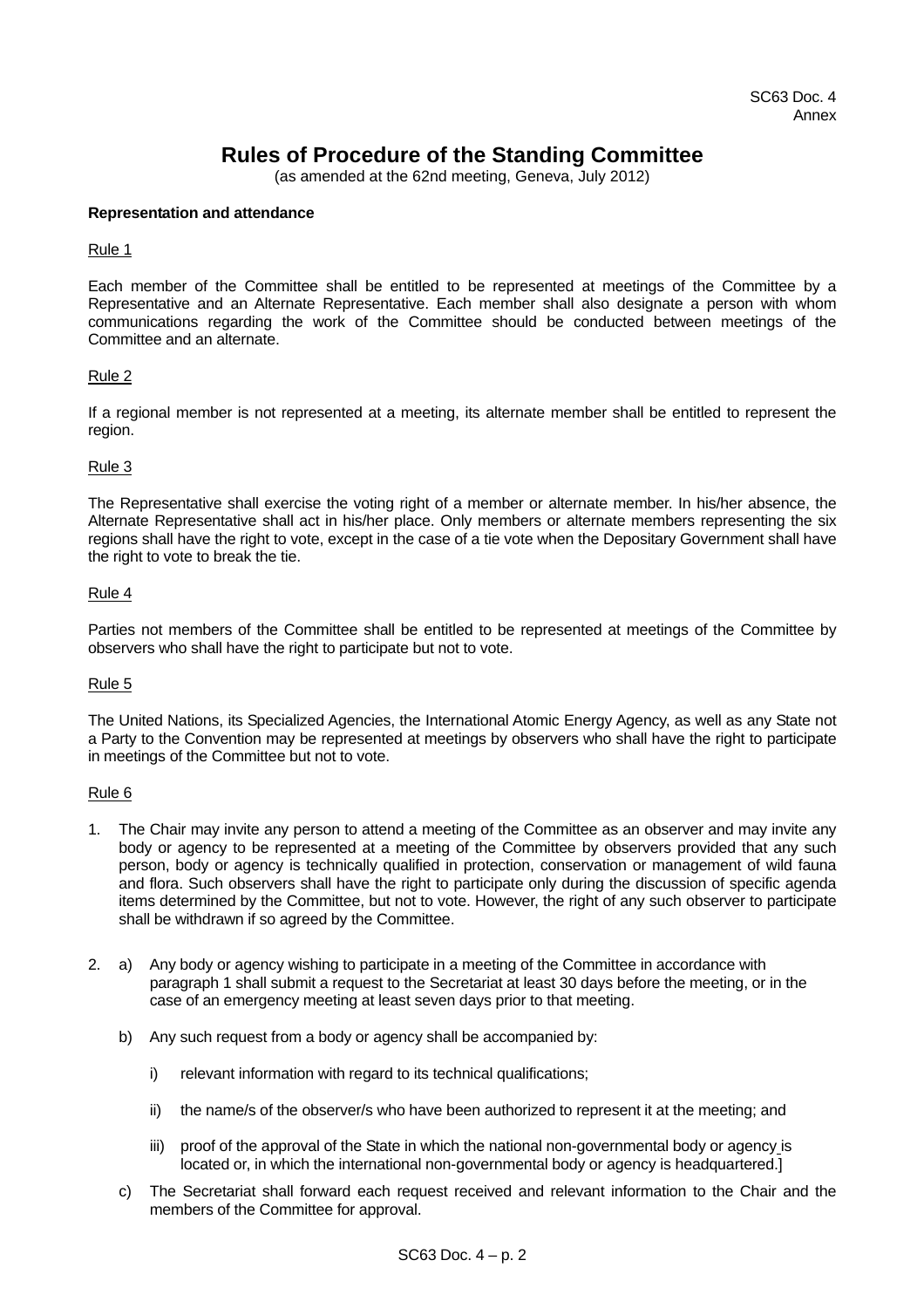## **Credentials**

## Rule 7

The Representative or, in his/her absence, the Alternate Representative of a member shall, before exercising the voting rights of the member at a meeting, have been granted credentials by or on behalf of a proper authority enabling him or her to represent the member at the meeting.

## Rule 8

Any observer representing a State or an intergovernmental organization in a meeting, shall have been granted credentials by or on behalf of a proper authority enabling him or her to represent the State or organization.

## Rule 9

The credentials required under Rules 7 and 8 shall be presented to the Secretariat of the Convention, together with a translation into one of the working languages if they are not in one of those languages.

#### Rule 10

The Secretariat shall review the credentials and report to the Committee at the earliest opportunity, and shall provide a list of the credentials received in accordance with Rules 7 and 8, and draw attention to any potential problems.

#### Rule 11

On the basis of the report of the Secretariat, the Committee shall decide whether to accept the credentials presented and whether any of them requires further review by members of the Committee. In the latter case, a Credentials Committee of not more than three Representatives of members, or their Alternates, shall examine the credentials requiring further review and shall report thereon at the meeting. Credentials in the form of a letter from the Minister for Foreign Affairs or the Minister responsible or the Director of the Management Authority or a *note verbale* from a permanent mission may be accepted. Verifiable copies of credentials may also be accepted. Credentials shall however not be accepted if they have been signed by the person whom they accredit. Credentials may be valid for more than one meeting if this is specified in the text thereof.

#### Rule 12

Pending a decision on their credentials, representatives of members and observers referred to in Rule 8 may participate provisionally in the meeting. The right to participate in the meeting shall not extend to persons whose credentials the Standing Committee has decided are unacceptable.

#### **Officers**

#### Rule 13

Following each regular meeting of the Conference of the Parties, the regional members of the Committee shall elect its Chair, Vice-Chair and Alternate Vice-Chair from among the regional members.

#### Rule 14

The Chair shall preside at meetings of the Committee, approve the provisional agenda prepared by the Secretariat and maintain liaison with other CITES committees between meetings of the Committee. He/she shall represent the Committee and the Parties as required within the limits of the Committee's mandate, and shall carry out such other functions as may be entrusted to him/her by the Committee.

#### Rule 15

The Vice-Chair and the Alternate Vice-Chair shall assist the Chair in his/her functions, and shall act on his/her behalf at meetings in the absence of the Chair.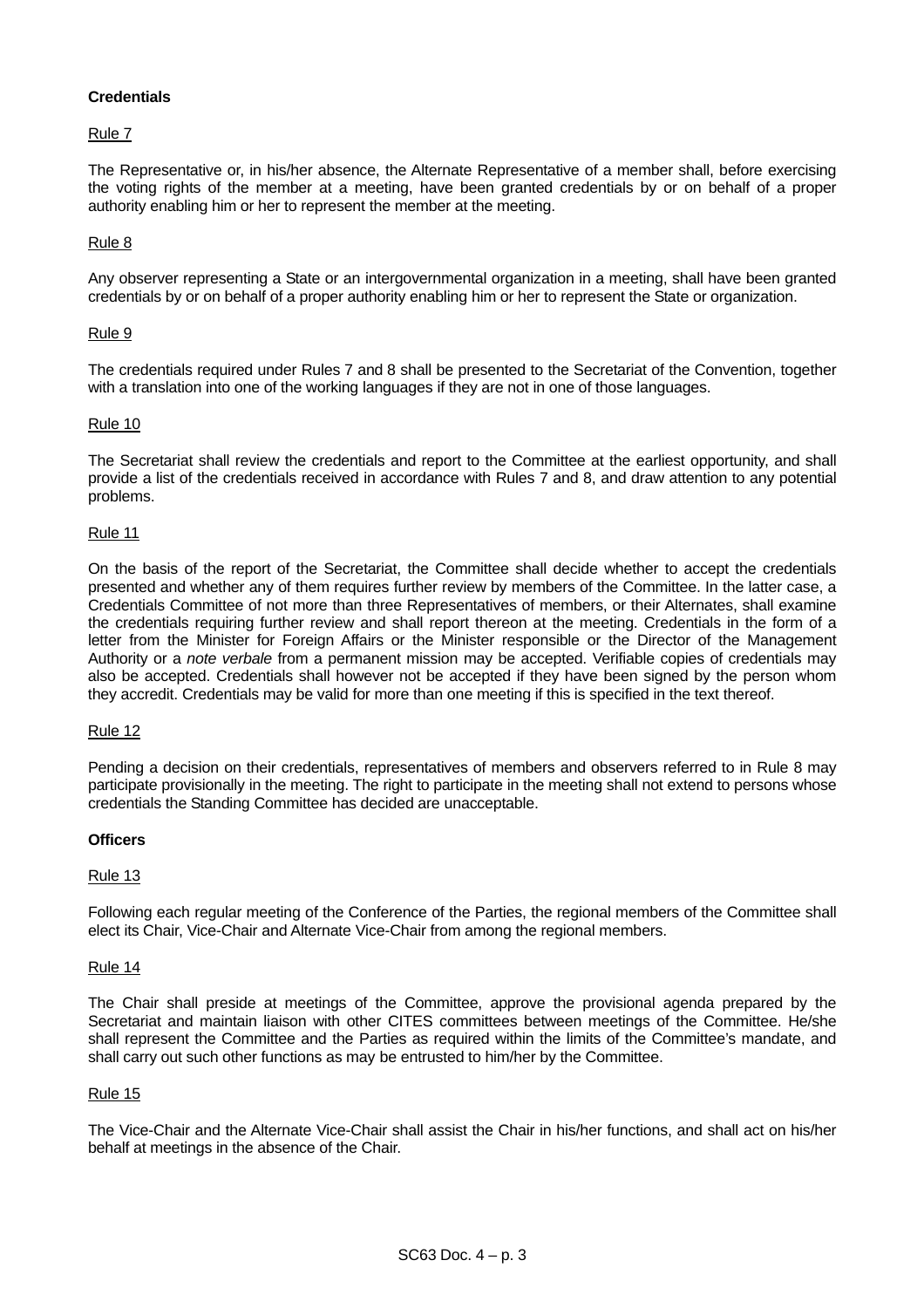## Rule 16

The Secretariat of the Convention shall service and act as secretary for meetings of the Committee. However, in the event of a closed session, the meeting shall provide for its own rapporteur, if needed.

## **Meetings**

## Rule 17

Meetings of the Committee shall be called at the request of the Chair or of a simple majority of the members.

## Rule 18

The time and place of meetings shall be determined by the Chair.

## Rule 19

Notice of meetings shall normally be given by the Secretariat at least 75 days, and in case of emergency meetings at least 14 days, in advance of the meeting.

## Rule 20

Documents to be considered at a meeting shall normally be provided to the Secretariat at least 60 days before the meeting where they are to be discussed, and should not be longer than 12 pages.

#### Rule 21

- 1. At least 45 days before each meeting of the Standing Committee, the Secretariat shall:
	- a) place on its website, in the language in which they have been received, all documents submitted by any Party, or submitted by an observer at the request of the Chair; and
	- b) provide and distribute printed copies of documents for the meeting to all members and alternate members of the Committee who request them.
- 2. When the Secretariat believes that a Party may be directly affected by any discussion of a document to be considered by the Committee, it shall alert the Party concerned and inform it where the document may be viewed on the CITES website. It shall provide printed documents to all Parties that request them.

#### Rule 22

A quorum for a meeting shall consist of Representatives or Alternate Representatives of seven regional members or alternate regional members from at least four regions. No decision shall be taken at a meeting in the absence of a quorum.

#### Rule 23

- 1. The right to speak shall extend to all participants whose credentials are under consideration or have been accepted, and to observers who have been admitted to the meeting in accordance with Rule 4, 5 or 6, as well as to the Secretariat.
- 2. The Chair shall, as a general rule, call upon speakers in the order in which they signify their desire to speak and shall give precedence to the members of the Committee. Amongst observers, precedence shall be given to representatives of Parties, non-Party States, intergovernmental organizations and nongovernmental organizations, in this order. However the Chair may depart from this general rule and call on speakers in the order that he/she judges appropriate to ensure the timely progress of the debate.
- 3. Participants shall speak only if called upon by the Chair, who may call a speaker to order if his/her remarks are not relevant to the subject under discussion.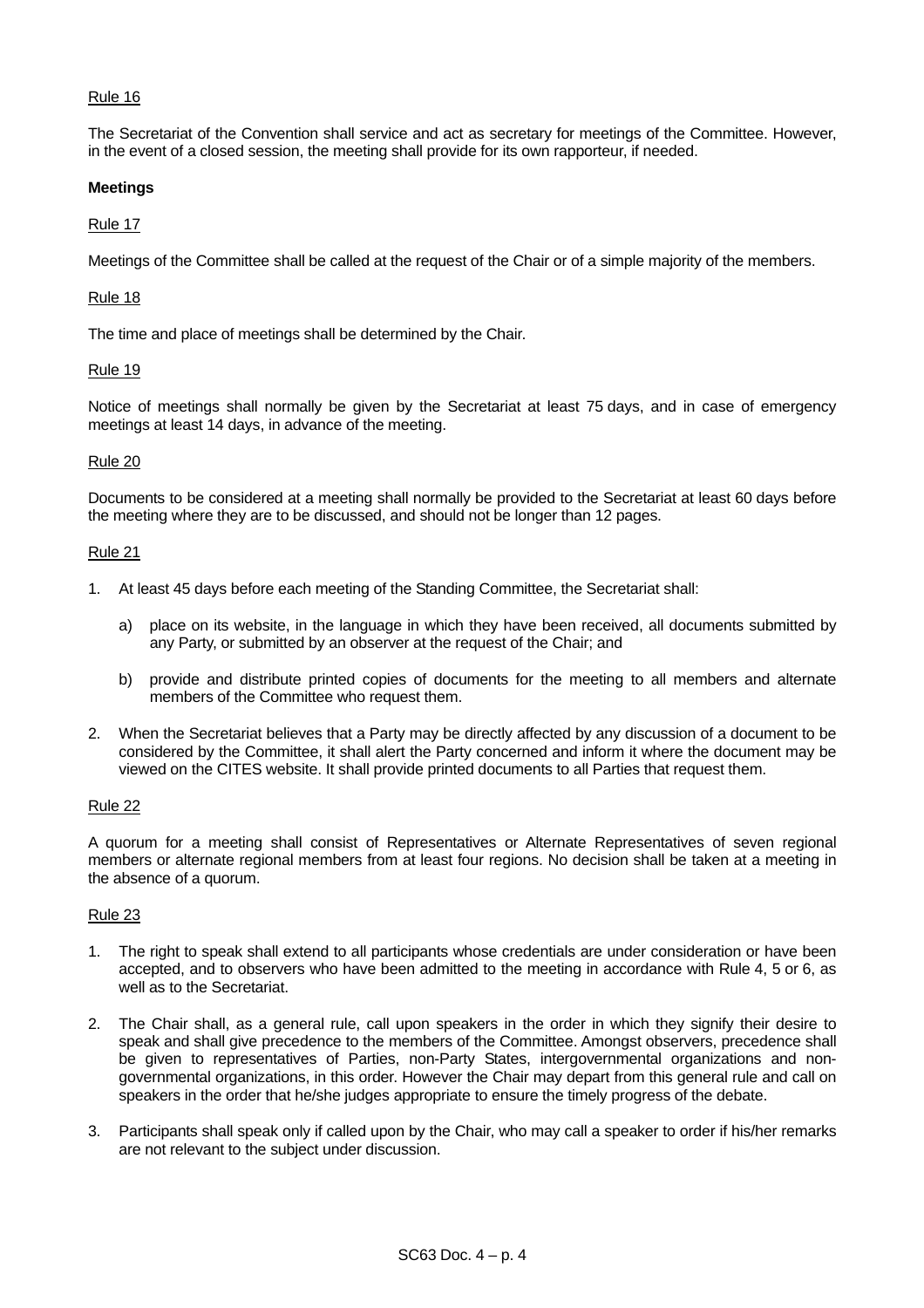- 4. A speaker shall not be interrupted except on a point of order. He/she may, however, with the permission of the Chair, give way during his/her intervention to allow any other participant to request elucidation on a particular point.
- 5. The Chair of a committee or working group may be accorded precedence for the purpose of explaining the conclusion arrived at by that committee or working group.
- 6. The Committee may, on a proposal by the Chair or by a Representative, limit the time to be allowed to each speaker and the number of times the members of a delegation or the observers may speak on any question. When the debate is subject to such limits, and a speaker has spoken for his/her allotted time, the Chair shall call him/her to order without delay.
- 7. During the course of a debate the Chair may announce the list of speakers and, with the consent of the Committee, declare the list closed. He/she may, however, accord the right of reply to any participant if an intervention delivered after he/she has declared the list closed makes this desirable.

## Rule 24

Decisions of the Committee shall be taken by consensus unless a vote is requested by the Chair or by Representatives or Alternate Representatives of regional members or alternate regional members from two regions.

## Rule 25

In the case of a vote, the decision of the Committee shall be taken by a simple majority of the regional members or alternate regional members voting. In the case of a tie, the motion shall be considered as rejected unless the tie is broken by the vote of the Depositary Government.

## Rule 26

At the request of the Chair or of any Representative or Alternate Representative the Committee shall decide by a vote whether the discussion of any particular subject shall be held in closed session; any such vote shall be decided by a simple majority. Parties represented at the meeting by observers shall be entitled to be represented at closed sessions.

#### Rule 27

A concise executive summary of the decisions of the Committee shall be prepared by the Secretary for endorsement by the Committee before the closure of the meeting. However the executive summary of the last day of each meeting shall be sent by email to the members for endorsement after the meeting.

#### Rule 28

A summary record of each meeting shall be prepared by the Secretary and sent to the Parties represented at the meeting within 40 days. This shall be presented in the order of the agenda and comprise three parts for each agenda item: a short statement indicating the main points of the discussion; the text indicating the decision that was made, as it appears in the executive summary; and the text of any statement provided by the representative of any Party that was read into the record during the meeting. The Secretary shall take into account the comments received within 20 days of the circulation and shall communicate the final summary record to all Parties after it is approved by the Chair.

#### Rule 29

- 1. The working languages of the meetings of the Committee shall be English, French and Spanish and no working document may be discussed at a meeting unless it has been made available in accordance with Rules 20 and 21 in these languages.
- 2. Documents arising out of the discussion of the foregoing may be discussed provided that copies have been circulated no later than during the session preceding the session at which they are to be discussed.